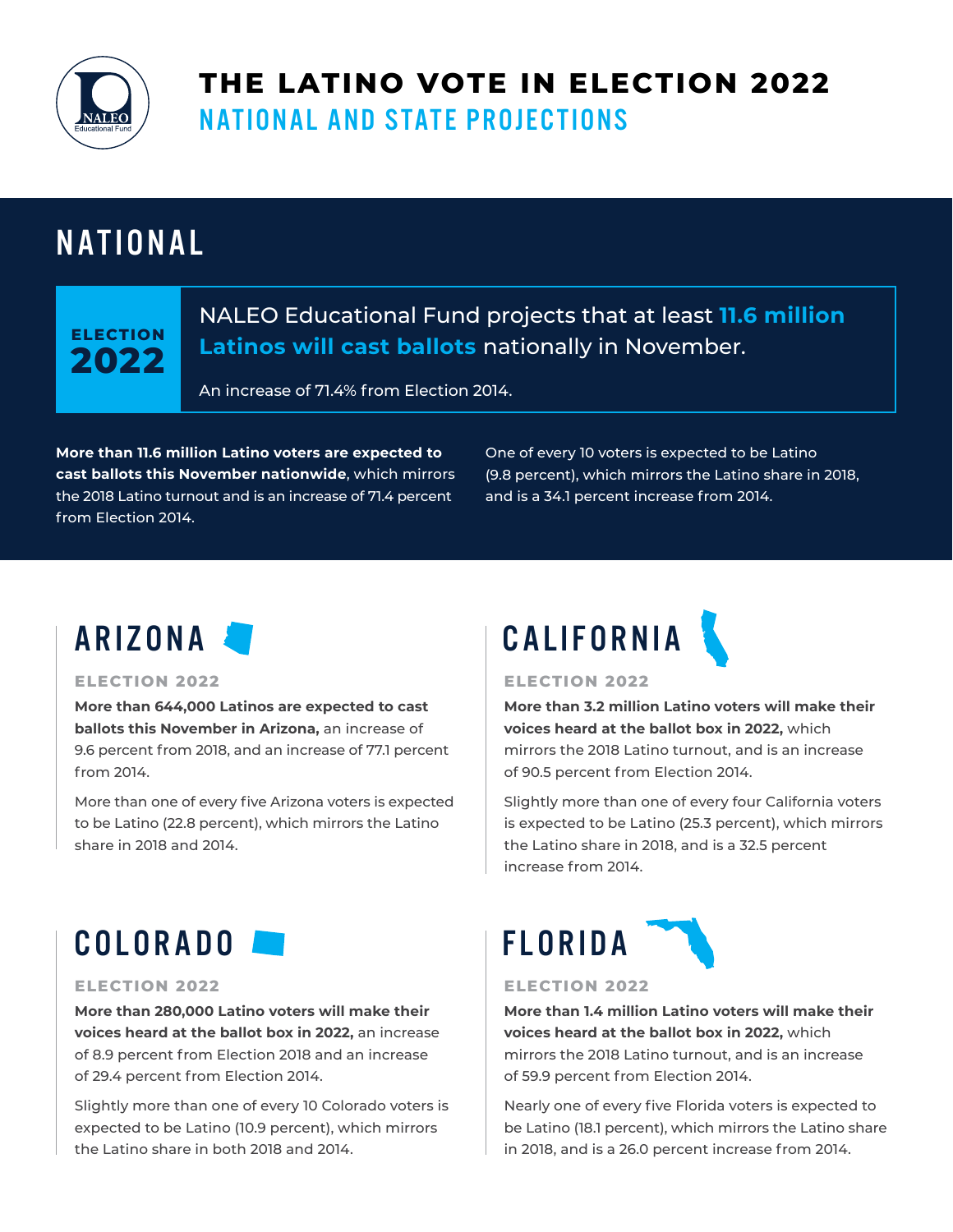

#### **ELECTION 2022**

**Nearly 354,000 Latinos are expected to cast ballots this November in Illinois,** which mirrors the 2018 Latino turnout, and is an increase of 62.2 percent from Election 2014.

Slightly less than one of every 12 Illinois voters is expected to be Latino (7.9 percent), which mirrors the Latino share in 2018 and 2014.

## NEW JERSEY

#### **ELECTION 2022**

**Nearly 470,000 Latino voters will make their voices heard at the ballot box in 2022,** which mirrors the 2018 Latino turnout, and is an increase of 71.5 percent from Election 2014.

Slightly less than one of every six New Jersey voters is expected to be Latino (15.6 percent), which mirrors the Latino share in 2018 and 2014.



#### **ELECTION 2022**

**More than 750,000 Latino New Yorkers will make their voices heard at the ballot box in 2022,** which mirrors the 2018 Latino turnout, and is an increase of 49.8 percent from Election 2014.

Nearly one of every eight New York voters is expected to be Latino (12.1 percent), which mirrors the Latino share in both 2018 and 2014.



### **ELECTION 2022**

**Nearly 1.8 million Latino voters will make their voices heard at the ballot box in 2022,** a decrease of 6.4 percent from Election 2018 and an increase of 64.4 percent from Election 2014.

More than one of every five Texas voters is expected to be Latino (21.2 percent), which mirrors the Latino share in 2018, and is a 13.1 percent increase from 2014.



#### **ELECTION 2022**

**More than 165,000 Latino voters will make their voices heard at the ballot box in 2022,** an increase of 5.8 percent from Election 2018 and an increase of 70.2 percent from Election 2014.

One of every six Nevada voters is expected to be Latino (16.6 percent), which mirrors the Latino share in both 2018 and 2014.

## NEW MEXICO

#### **ELECTION 2022**

**More than 218,000 Latinos are expected to cast ballots this November in New Mexico,** a decrease of 9.8 percent from Election 2018 and an increase of 22.0 percent from Election 2014.

Nearly one of every three New Mexico voters is expected to be Latino (30.4 percent), which mirrors the Latino share in both 2018 and 2014.

## NORTH CAROLINA

#### **ELECTION 2022**

**More than 100,000 Latino voters will make their voices heard at the ballot box in 2022,** which mirrors the 2018 Latino turnout, and is an increase of 94.3 percent from Election 2014.

The Latino share of all North Carolina voters in 2022 is expected to be 2.4 percent, which mirrors the Latino share in both 2018 and 2014.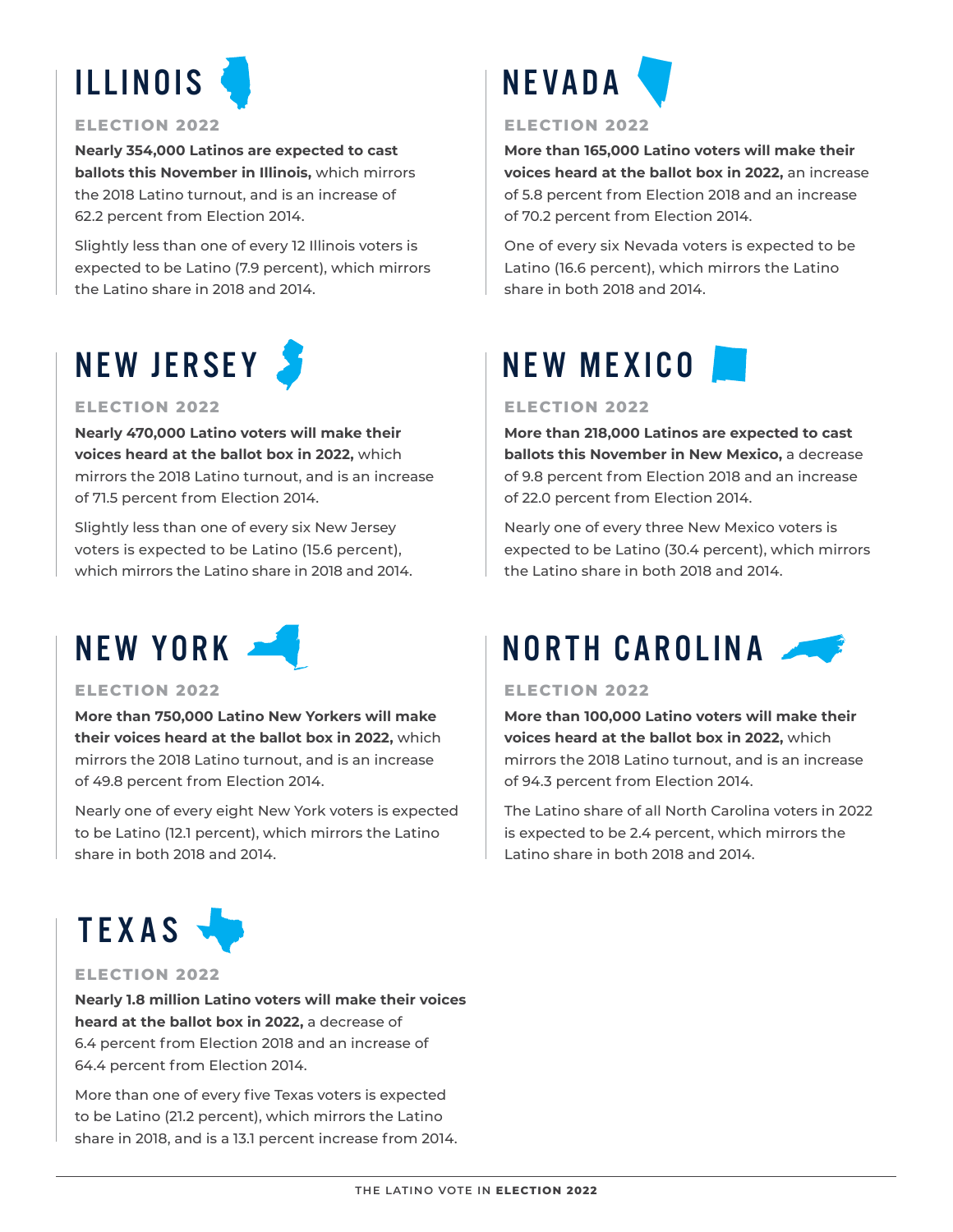## **OVERVIEW**

The Latino vote will play a decisive role in the outcome of congressional, state, and local elections throughout the nation in November 2022. NALEO Educational Fund projects that at least 11.6 million Latinos will cast ballots nationally in November, which mirrors the groundbreaking 2018 Latino turnout, and is an increase of 71.4 percent from Election 2014. We also present estimates of the Latino vote in November 2022 for several states with relatively large Latino populations. These estimates are merely a floor, generally based on trends in Latino voter turnout in the past five midterm election cycles (for further information, see "Methodology" below).

Election 2022 is taking place in an unprecedented economic, social, and public health environment for any midterm election in our nation's history. Thus, there are several factors that our projections cannot fully capture that will affect Latino turnout in November 2022. These include the impact of the COVID-19 pandemic on Latinos and their access to the ballot box, naturalization trends, the extent to which competitive races in individual states mobilize Latino voters, and changes in voter registration and voting laws and practices. Finally, our projections suggest that the largest increases in

Election 2022 turnout from November 2018 will, for the most part, occur in "battleground" states where there has tended to be more robust and sustained investment in reaching Latino voters. Ultimately, as the size of the eligible Latino electorate continues to grow, the number of Latinos who cast ballots must see commensurate growth for the Latino community to reach its full political potential in Election 2022 and beyond. Sustained investment in mobilizing Latino voters by candidates and both political parties is critical to achieving this important goal.

### **METHODOLOGY**

NALEO Educational Fund derived our projection of the Latino vote in Election 2022 by using a statistical modeling approach that takes into account trends in Latino voter turnout in the past five midterm election cycles. We determined Latino voter turnout in those cycles from Census Bureau data in its Current Population Survey biennial November supplements, Voting and Registration in the Elections of November 2002–2018

(because of data limitations, for North Carolina, we only used data from the 2010-2018 election cycles). Because the projections are based on past voting trends, they do not take into account the potential increase or decrease in Latino turnout that could result from challenges created by the COVID-19 pandemic, more robust voter engagement efforts, naturalization trends, changes in voter registration and voting laws and practices, or other factors.

**For more information about these projections or other NALEO Educational Fund policy and research activities, please contact Dorian Caal, Director of Civic Engagement Research, at dcaal@naleo.org**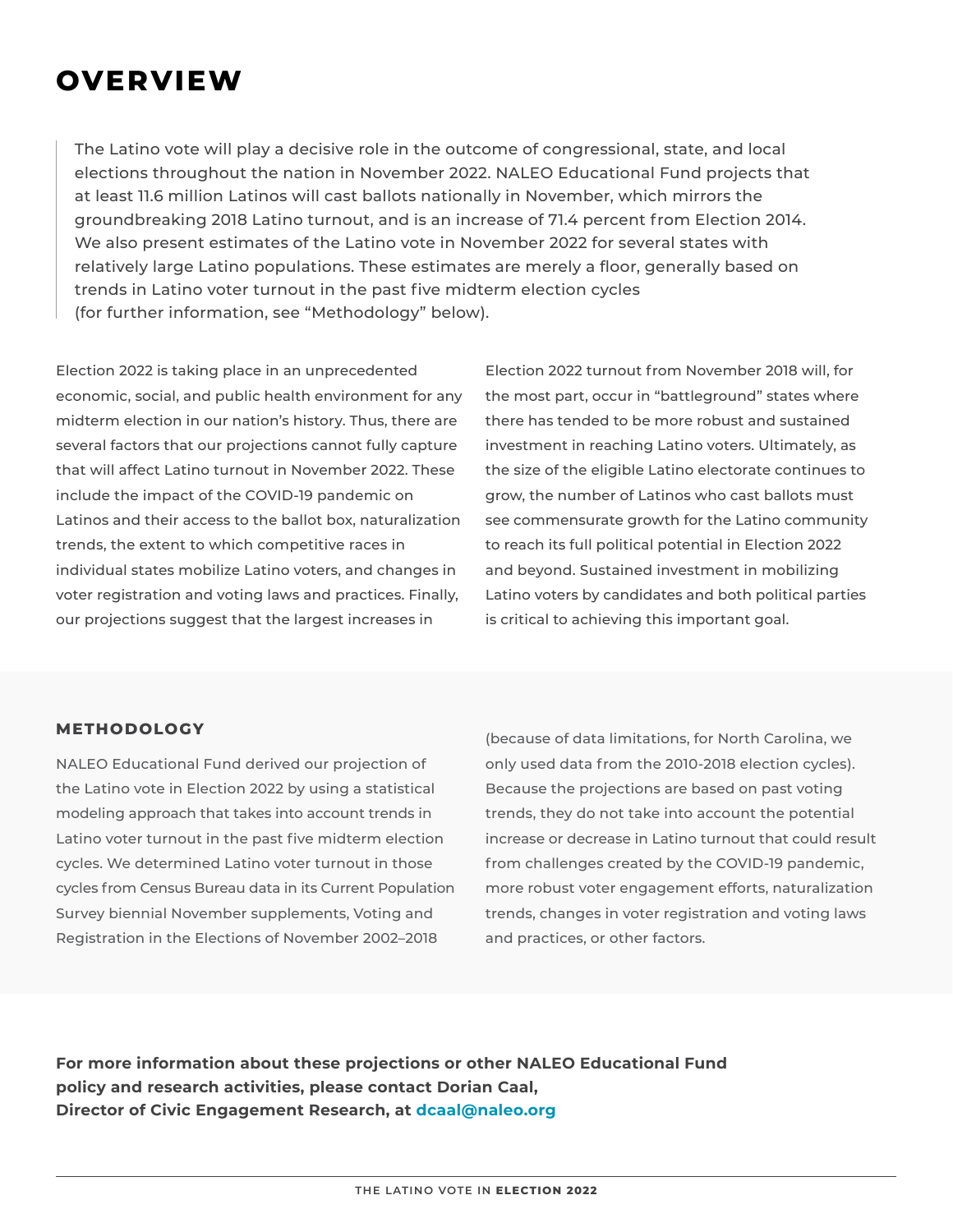### **Election 2022 Latino Vote Projections and Changes from Actual Latino Vote in 2018 and 2014**

|                       | <b>PROJECTED</b><br><b>LATINO VOTE</b><br>2022 | <b>LATINO VOTE</b><br>2018 | <b>% CHANGE</b><br><b>BETWEEN</b><br>2018 AND 2022 | <b>LATINO VOTE</b><br>2014 | <b>% CHANGE</b><br><b>BETWEEN</b><br>2014 AND 2022 |
|-----------------------|------------------------------------------------|----------------------------|----------------------------------------------------|----------------------------|----------------------------------------------------|
| <b>UNITED STATES</b>  | 11,614,400                                     | 11,695,000                 | $-0.7%$                                            | 6,775,000                  | 71.4%                                              |
| <b>ARIZONA</b>        | 644,600                                        | 588,000                    | 9.6%                                               | 364,000                    | 77.1%                                              |
| <b>CALIFORNIA</b>     | 3,251,000                                      | 3,300,000                  | $-1.5%$                                            | 1,707,000                  | 90.5%                                              |
| <b>COLORADO</b>       | 282,000                                        | 259,000                    | 8.9%                                               | 218,000                    | 29.4%                                              |
| <b>FLORIDA</b>        | 1,426,000                                      | 1,393,000                  | $2.4%$ *                                           | 892,000                    | 59.9%                                              |
| <b>ILLINOIS</b>       | 353,500                                        | 354,000                    | $-0.1%$                                            | 218,000                    | 62.2%                                              |
| <b>NEVADA</b>         | 165,100                                        | 156,000                    | 5.8%                                               | 97,000                     | 70.2%                                              |
| <b>NEW JERSEY</b>     | 469,900                                        | 471,000                    | $-0.2%$ *                                          | 274,000                    | 71.5%                                              |
| <b>NEW MEXICO</b>     | 218,400                                        | 242,000                    | $-9.8%$                                            | 179,000                    | 22.0%                                              |
| <b>NEW YORK</b>       | 752,000                                        | 731,000                    | 2.9%                                               | 502,000                    | 49.8%                                              |
| <b>NORTH CAROLINA</b> | 103,000                                        | 104,000                    | $-1.0%$ *                                          | 53,000                     | 94.3%                                              |
| <b>TEXAS</b>          | 1,795,500                                      | 1,918,000                  | $-6.4%$                                            | 1,092,000                  | 64.4%                                              |

\*Not statistically significant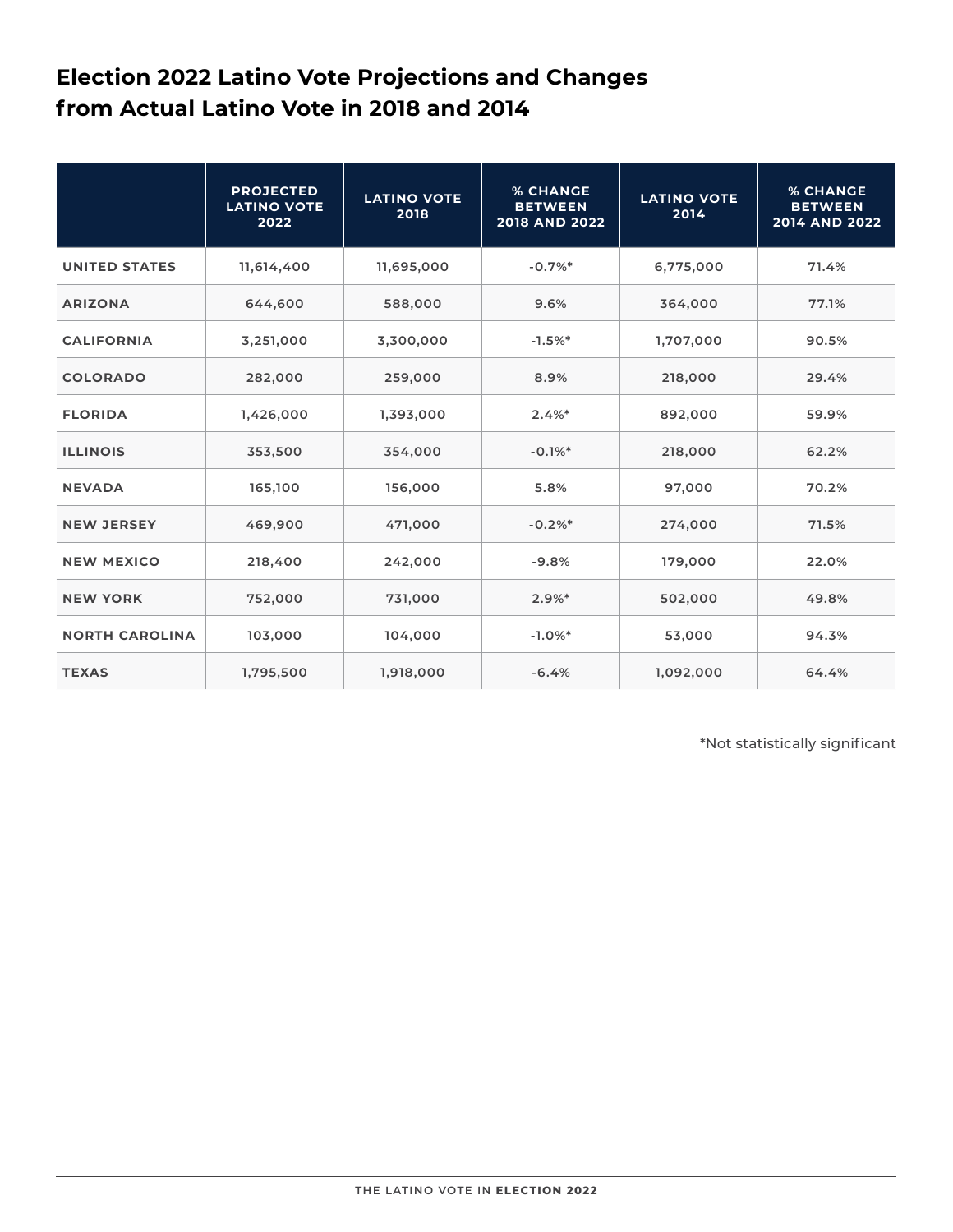### **2022 Projection of Latino Turnout of Voting-Age Citizens and Latino Share of All Voters**

|                       | PROJECTED LATINO TURNOUT<br>OF VOTING-AGE CITIZENS | <b>PROJECTED LATINO SHARE</b><br>OF ALL VOTERS |
|-----------------------|----------------------------------------------------|------------------------------------------------|
| <b>UNITED STATES</b>  | 36.3%                                              | 9.8%                                           |
| <b>ARIZONA</b>        | 44.1%                                              | 22.8%                                          |
| <b>CALIFORNIA</b>     | 37.7%                                              | 25.3%                                          |
| <b>COLORADO</b>       | 43.7%                                              | 10.9%                                          |
| <b>FLORIDA</b>        | 41.9%                                              | 18.1%                                          |
| <b>ILLINOIS</b>       | 30.1%                                              | 7.9%                                           |
| <b>NEVADA</b>         | 35.5%                                              | 16.6%                                          |
| <b>NEW JERSEY</b>     | 47.5%                                              | 15.6%                                          |
| <b>NEW MEXICO</b>     | 36.8%                                              | 30.4%                                          |
| <b>NEW YORK</b>       | 38.0%                                              | 12.1%                                          |
| <b>NORTH CAROLINA</b> | 33.9%                                              | 2.4%                                           |
| <b>TEXAS</b>          | 30.0%                                              | 21.2%                                          |